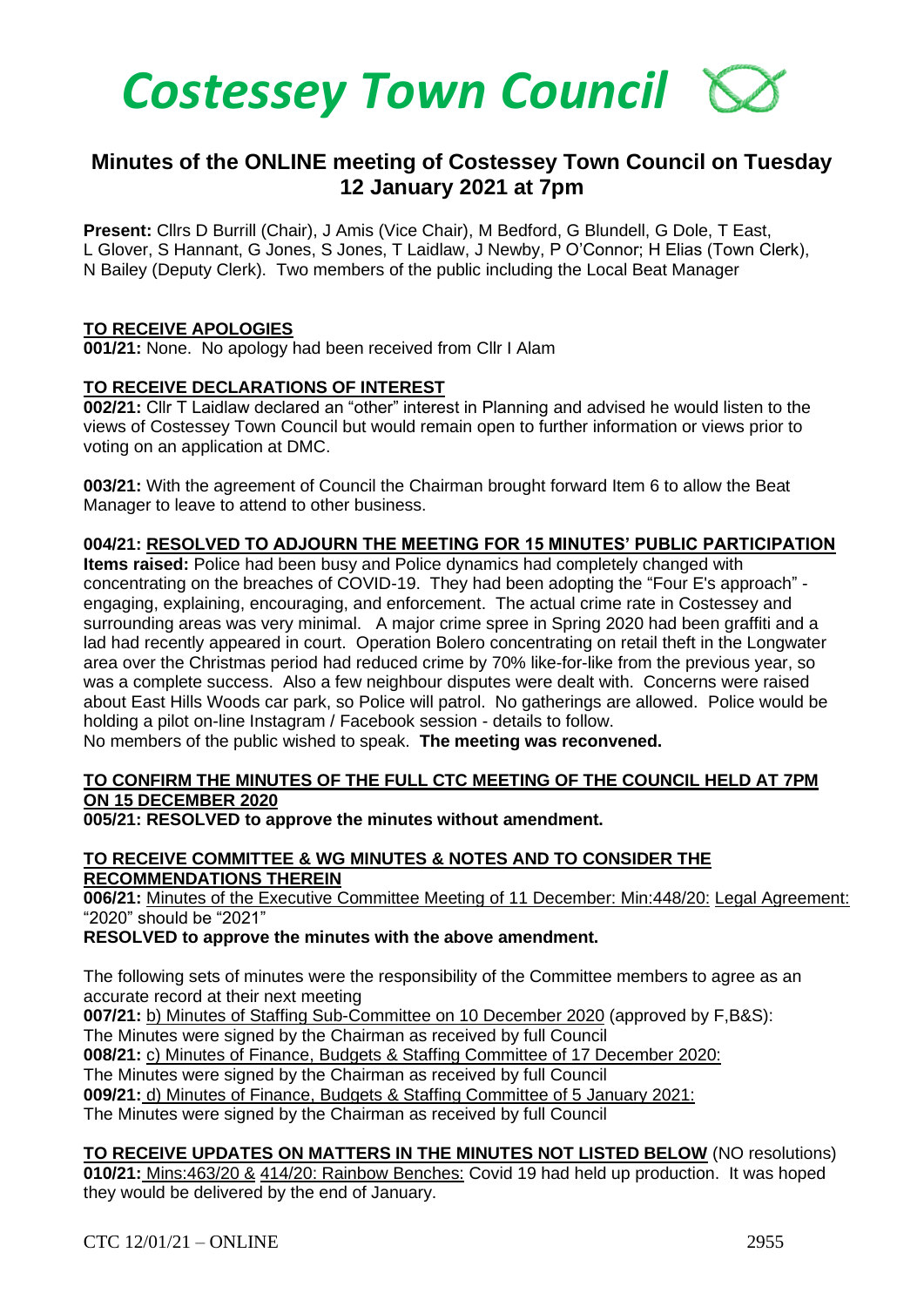**011/21**: Queen's Hills drainage: Not all the underground services were on the plans. The Head of Planning was monitoring the northern lagoon / swale

**012/21:** Hampers: - over 100 hampers and gift bags had been delivered to residents of Costessey and some to other parts of South Norfolk.

**013/21:** Mins: 464/20 & 427/20: Planning White Paper: This had been forwarded as requested. **014/21:** Min: 473/20: Investment: SNC Cabinet had met. The Greater Norwich Local Plan (GNLP) was in a period of technical consultation. If approved it would go to the Planning Inspector for the next stage. DCllr John Fuller had admitted that investment in Costessey had not been high given its 25,000 population. CTC Local Infrastructure WG should meet to set the agenda for infrastructure projects, rather than having it imposed on CTC.

# **TO MAKE RECOMMENDATIONS ON PLANNING APPLICATIONS, AND RECEIVE INFORMATION ON APPEALS & OTHER PLANNING MATTERS**

**015/21: a) Planning applications for consideration:**

i) 2020/2473: Mr I Ryder - 32 Stafford Avenue, NR5 0QF - Erection of single storey rear extension - Householder - **APPROVE**

# **016/21: b) Information & Planning decisions received from South Norfolk & Norfolk County**

**Councils:** (\*Information only. (No decisions needed) See separate sheet. 2020/0785: It was noted that although CTC had recommended approval, both Norfolk CC and SNC had refused it on the grounds of it being in the river valley.

# **TO CONSIDER FINANCE MATTERS**

**017/21:** a) To consider the Budget 2021-22 Report and the budget figures v3 and decide on the Precept Demand and Band D Rate:

The Tax Base had fallen by six, despite more homes being occupied, due to the impact of Covid 19 and resulting unemployment. Future hall income had been estimated at only 50% of previous years. A huge change was the reduction in janitorial costs as CTC had taken the cleaning in-house, but this had resulted in an increase in the salaries budget; additional cleaners would be required when the halls re-opened. More grounds staff would be needed when CTC took over the linear parks and play areas at Queen's Hills. Recommendation from the Finance, Budgets & Staffing Committee was to keep the Band D rate unchanged at £120.90 (approx. £2.32 a week for two adults on Band D), giving a precept of £659,026. Discounts applied for single occupiers and many homes in Costessey were only Band B or C, which would be lower. No information was given about any change to the proportion of the bandings of the houses.

# **RESOLVED to make a precept demand of £659,026 on the District Council (Band D Rate £120.90 unchanged)**

The Chairman signed the Precept demand. **ACTION: Town Clerk**

**018/21:** b) To approve the accounts for November 2020 and receive a short budget report incl payments over £500: A couple of small rounding anomalies had been noticed on the Balance Sheet, which had been reported to the software providers.

**RESOLVED to approve the accounts in the balance of £962,484.06**

# **TO APPROVE THE HEALTH & SAFETY STATEMENT AND THE LIST OF RISK ASSESSMENT / H&S GUIDES**

**019/21:** CTC engaged a Health and Safety specialist who helped draw up the various schemes of operation management and Health and Safety risk assessments and policies. Minor changes had been made the previous year. No further changes were deemed necessary.

# **RESOLVED to approve the health & safety statement and the list of Risk Assessment / H&S Guides**

# **TO CONSIDER HIGHWAYS MATTERS**

**020/21:** a) Parish Partnerships: A bid had been made for approx £5,000 to install wigwags and signs around the Costessey Primary School area. CTC were awaiting the Engineer's final report. Another issue had been brought to their attention by the Principal and CCllr East had agreed to fund a barrier to make the new pedestrian entrance on Three Mile Lane safer.